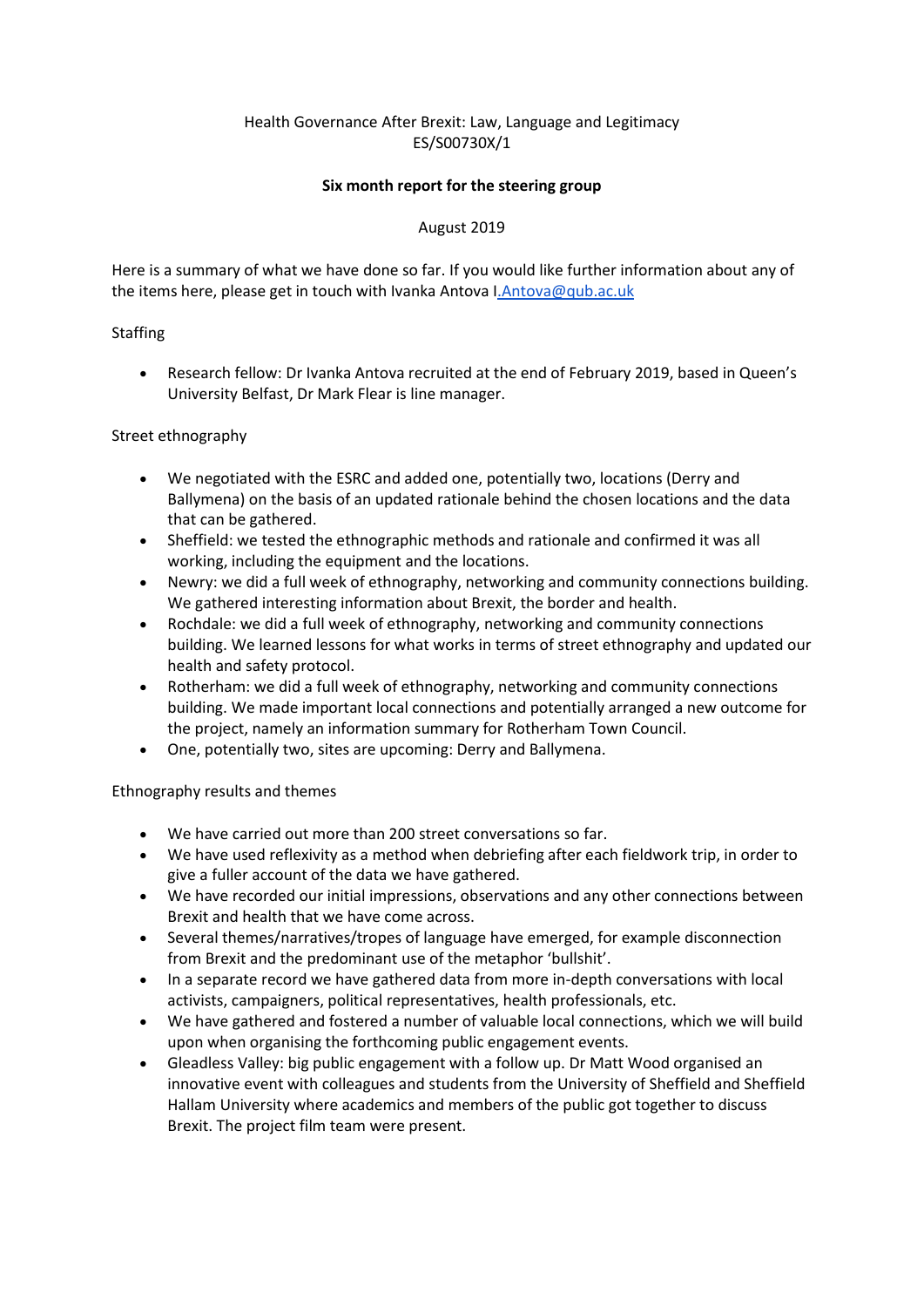Elite semi-structured interviews: results, transcriptions, themes and emerging outputs.

- We have conducted 11 elite interviews; 5 of these have been transcribed.
- Interview data confirms and expands existing knowledge from the earlier UKiCE project on Brexit and health law: all our elite interviewees see Brexit as a major negative for health and the NHS
- We have worked on or are working on follow-up legal and/or policy analysis and detailed briefings for
	- Faculty of Public Health
		- Kidney Care UK
		- Cancer Research UK
		- British Medical Association (in Northern Ireland)

#### **Outputs**

- Academic conferences:
	- o we have presented papers at:
		- Jean Monnet Network workshop, Copenhagen, in June 2019
		- **Distuptive healthcare technologies and the patient, Manchester, in** June 2019
		- **Health Law & Ethics Network, Dublin, in May 2019**
		- SLSA in April 2019
		- University of Ottawa Health Law and Public unit in March 2019
	- o we have papers accepted at: SLS in September 2019 and UACES in September 2019
	- $\circ$  we have submitted abstracts to: CLC in September 2019 and the ECPR in September 2019

#### Public engagements:

- o we have presented the project at:
	- a Faculty of Public Health event in June 2019
	- an APPG meeting in April 2019
	- **The Mason Institute in Edinburgh in March 2019**
	- a London Public Health Registrar Training event in March 2019
	- a Britain in Europe think tank roundtable in February 2019
	- a British Civil Society Alliance event in January 2019
- o media engagements:
	- **Interview in Sheffield Star 2 April 2019**
	- **Interview on Newsy US online news service 1 March 2019**
	- Interview on BBC World Service *Newsday* 28 February 2019
	- **Interview on BBC World Service World Business Report 7 February** 2019
- Publications:
	- o Journal articles:
		- Nick Fahy, Tamara Hervey, Scott Greer, Holly Jarman, David Stuckler, Mike Galsworthy, Martin McKee, 'How will Brexit affect health services in the UK? An updated evaluation' (2019) *Lancet* 393, 949– 58
	- o Blogs